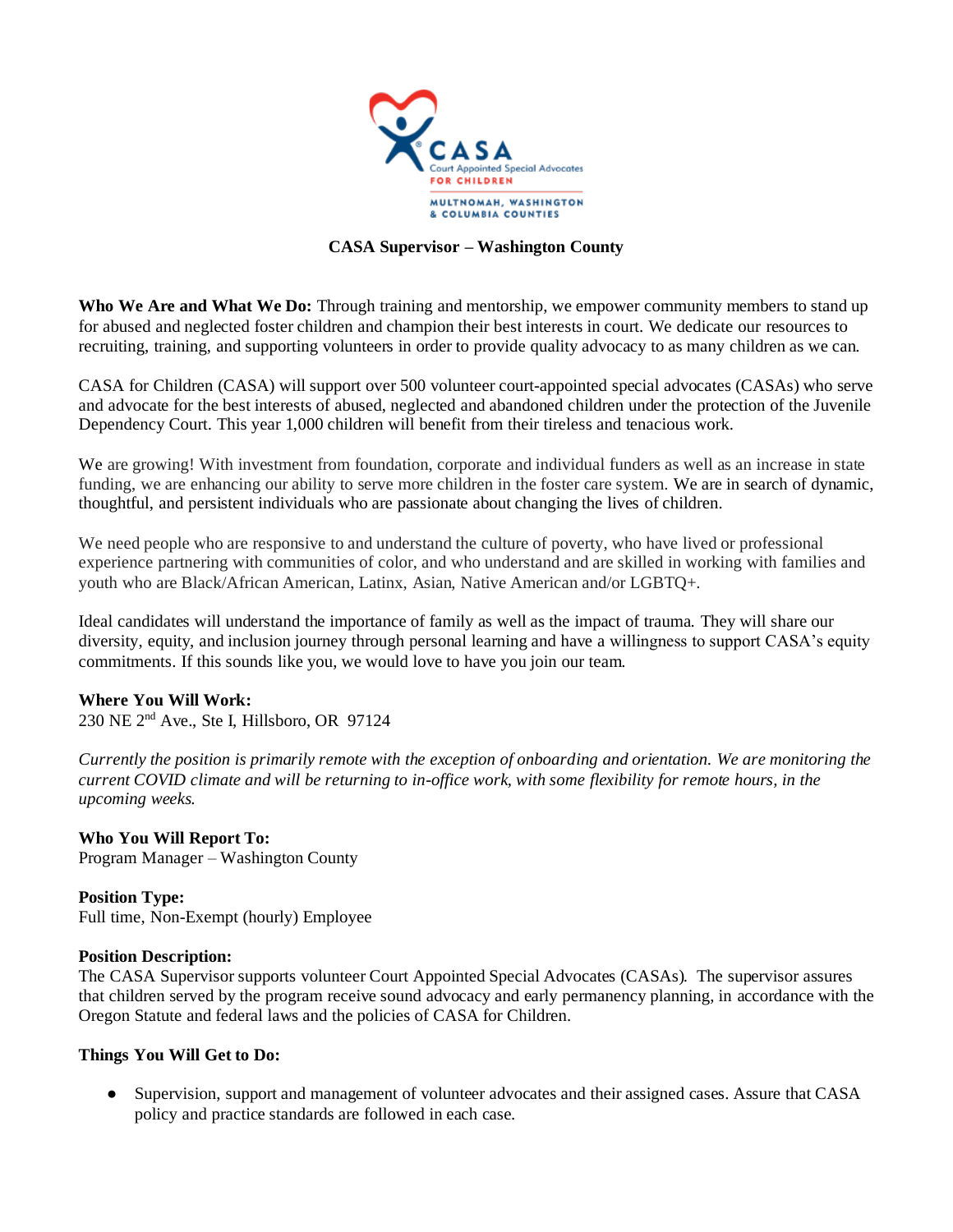- Maintain monthly minimum contact with advocates, providing coaching, feedback and support tailored to their individual case and volunteer needs.
- Support CASA volunteers in being culturally responsive, understanding their biases and privilege, and being trauma-informed
- Support advocates in the completion of court reports
- Document CASA case activity and demographic information in agency database
- Participate and collaborate with CASA staff to troubleshoot case concerns and implement solution-based ideas.
- Participate in pre-service training as well as continuing education for CASA volunteers
- Attend training, social or development activities as needed to support your position (currently virtual training)

## **Qualifications You Will Need:**

- Education obtained either through a bachelors' degree in social work or a related field *or* lived experience *or* a combination of the two
- Experience in the fields of juvenile dependency, social service, juvenile law, and/or volunteer management
- Ability to work with volunteers to edit court reports using Microsoft Word and Google Drive
- A commitment to advancing and modeling diversity, equity and inclusion

### **Other Knowledge, Skills & Abilities You Will Need:**

- Create and maintain a team environment. Give and welcome feedback. Contribute to building a positive team spirit. Have the ability to build morale and group commitments to goals and objectives. Support everyone's effort to succeed. Assume the best of other people's actions.
- Planning/Organizing: Strong organizational and time management skills. Ability to multi-task, set priorities, meet deadlines, and prioritize/plan work activities. Use time effectively - set goals and objectives and demonstrates independent timekeeping skills.
- Facilitate and mediate relationships between advocates and professionals, family members, and others as needed
- Strong written and verbal skills with the ability to effectively utilize technology and software, including MS Office, Google drive and databases
- Ability to maintain confidentiality and exercise diplomacy and discretion in communication with others

### **Other Things You Will Need:**

● Successfully complete criminal justice and DHS abuse registry background checks (*Note: CASA checks the criminal background of potential volunteers and employees in an effort to create a safe environment for staff, volunteer advocates and for the children we serve. Having a criminal record may not be an automatic disqualifier. CASA evaluates the results of each background check on a case-by-case for context and*